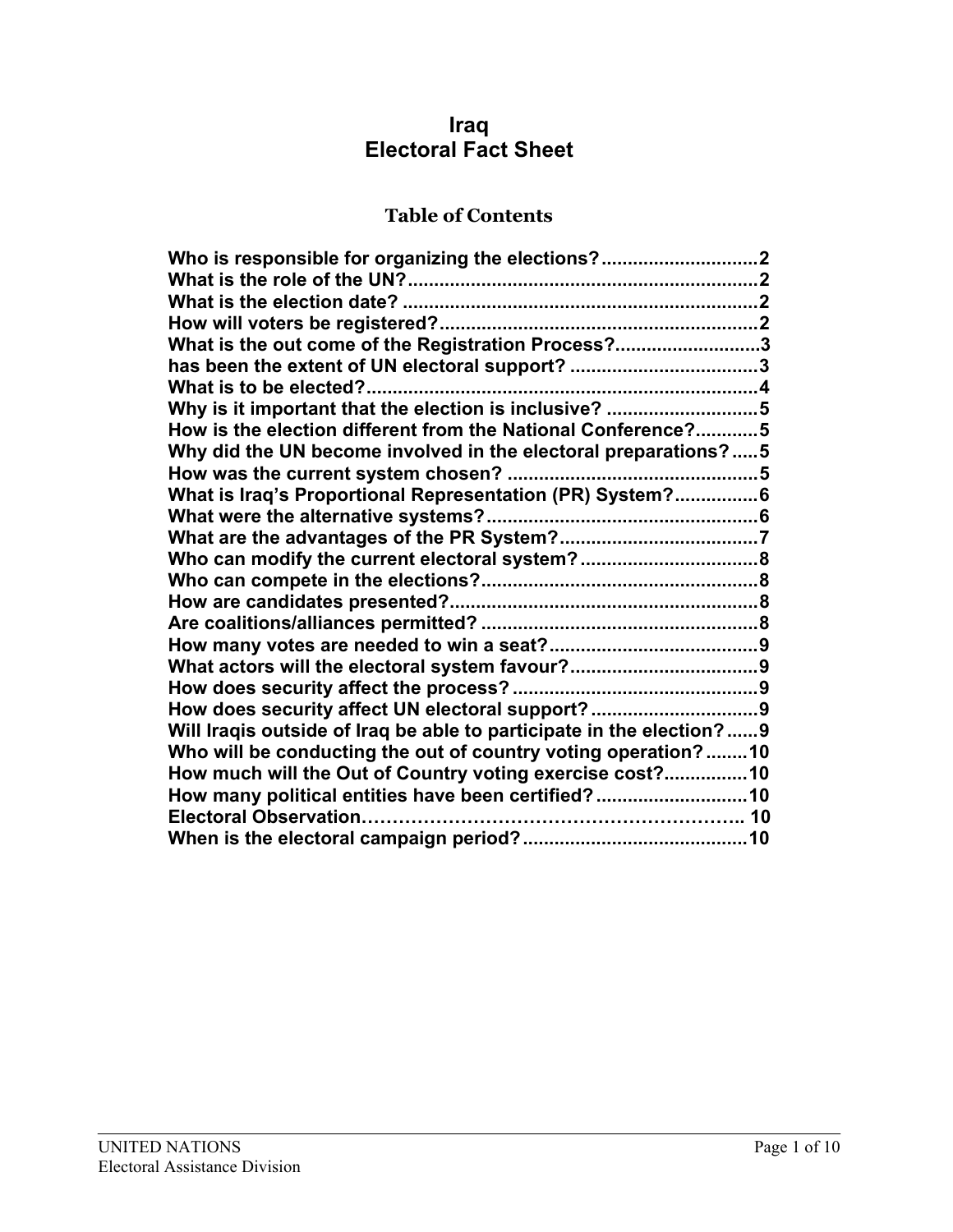#### **IRAQ: Electoral Fact Sheet**

#### **Who is responsible for organizing the elections?**

- The **exclusive jurisdiction for the oversight, organization and conduct of the transitional elections** has been vested in the **Independent Electoral Commission of Iraq** (IECI) - established by the Coalition Provisional Authority (CPA) order 92 (31 May 2004).
- The IECI is also the **authority responsible for certifying political parties, associations, groups and independent candidates** as political entities – to compete in the election. The **IECI is the arbiter of electoral disputes and can impose penalties against political entities** for election related offences.
- As the electoral process evolves, the **IECI will become the main focus of political pressure**. The IECI's capacity to **withstand political pressure** will depend largely on its **ability to remain independent, impartial and consistent** – in reality and perception.

#### **What is the role of the UN?**

- The UN is advising and supporting the IECI in its work to deliver credible and inclusive elections. The UN has been providing technical, administrative, logistic and financial support. **The UN is not responsible for supervising the elections or determining key decisions.**
- The **UN cannot observe Iraq's elections** while it is providing support to the commission.
- The **Secretary-General has appointed an international commissioner** (Carlos Valenzuela) to work with the IECI and also **heads a multi-organization International Electoral Assistance Team**. The UN, at the request of the IECI, is **responsible for coordinating all international assistance to the electoral process**. The **UN has 56 electoral experts working inside Iraq and in locations outside of the country** to support the preparations for elections.

#### **What is the election date?**

• The actual date of the election is **30 January 2005. Nonetheless, the Out-of-Country Voting will take place the 28, 29 and 30 January.**

#### **How will voters be registered?**

- The registration started **on 1 November** and finished on 15 December.
- In total, over 458 of 542 **(85%) registration centres were operational**.
- Iraqis were able to check if their names are properly registered on a provisional voters' roll prepared by the IECI **with help from United Nations electoral experts** and derived from the ration card system.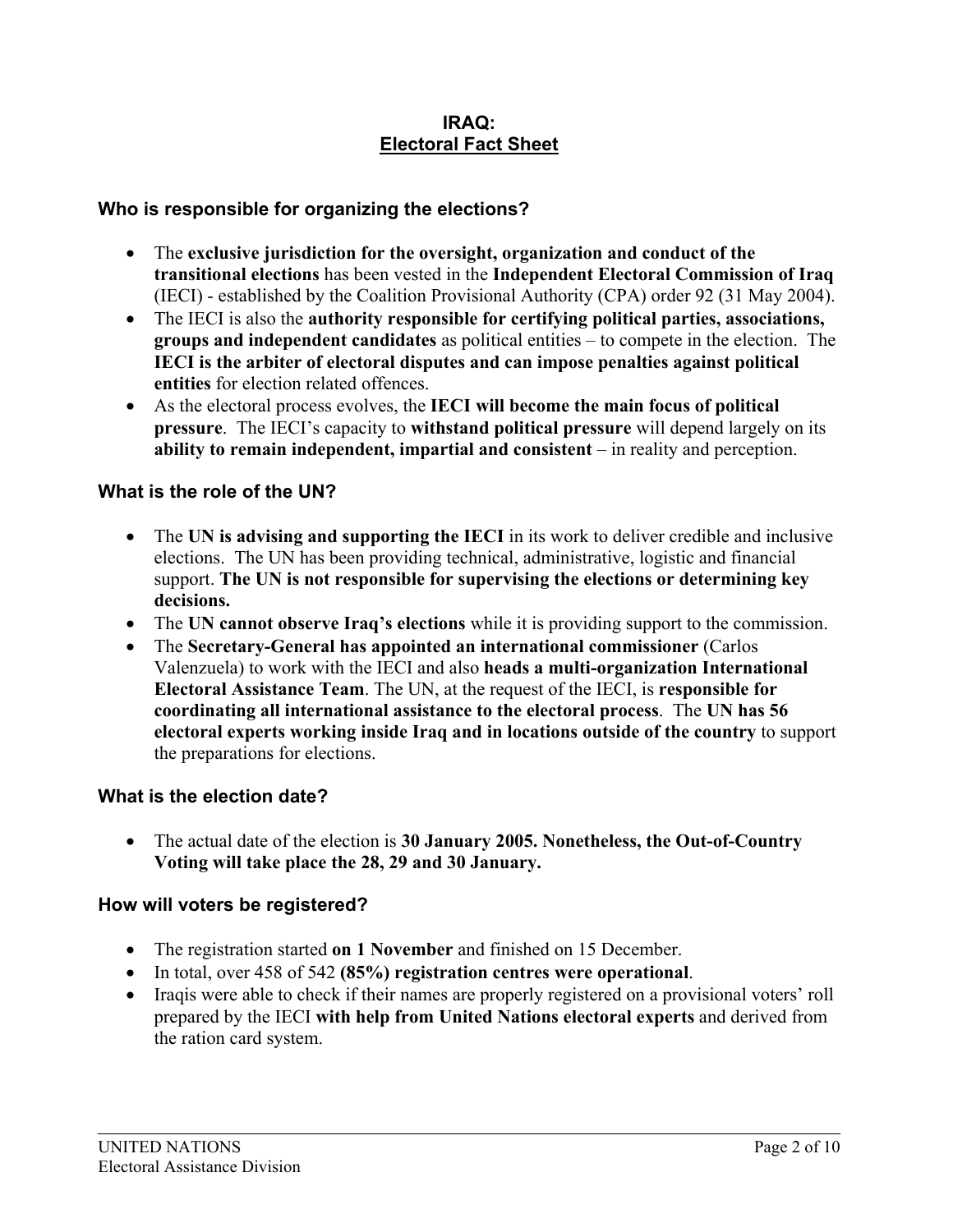## **What is the out come of the Registration Process?**

- Close to 4,500 deceased were removed and over 7,000 changes of location were processed. More importantly, over 3,200,000 corrections were made and close to 1,200,000 additions were registered.
- The final register includes 14,270,000 eligible voters

## **What has been the extent of UN electoral support?**

- 9 **Strategic Planning and Advice**
- Elections are a complex operational and political task. The UN has been directly **advising the** Board of Commissioners of the **IECI on the variety of options they have available for each key decision they must consider**. Main concerns involve both the **impact on the timing of elections and how these decisions affect the minimum standards of a credible and fair election**.
- 9 **Operation Planning**
- Elections require extensive and complex field operations to prepare, which necessitate detailed planning. The UN has several electoral experts working with the IECI to **plan out the necessary steps of the election with a view to ensuring that delays are minimized and international standards are addressed**.
- 9 **Electoral Regulations and Procedures**
- The electoral framework requires extensive regulations and procedures to be prepared, which will determine how the election will be administered and conducted. The UN is **providing advice and support to the IECI on the elaboration of these regulations and procedures to ensure a process that meets international standards**.
- **The IECI has issued 16 Electoral Regulations covering all issues and processes related to the organization of January's elections.**
- 9 **Training**
- The newly created IECI must select, recruit and deploy large numbers of Iraqi electoral staff to perform the necessary functions of the election. The UN has **developed training materials (based on the procedures and regulations) and has been training Iraqi Trainers on the delivery of these materials**.
- The number of IECI core staff is over 1,000 at both HQ and in the governorate electoral offices. In addition, the IECI has 6,000 staff at the district level. The IECI finalized the hiring and training of approximately 194,000 staff to operate polling stations, work in warehouses and provide assistance at headquarters during the electoral process.

## 9 **Capacity Development**

• Capacity building is the task of establishing and expanding the capabilities of the indigenous institution towards self-sustainable operation. The development of senior Iraqi electoral staff to carry out the work of the IECI is the goal. The UN has prepared and **trained several senior officials in electoral and administrative work, and continues to support them in their day-to-day tasks in an advisory role**.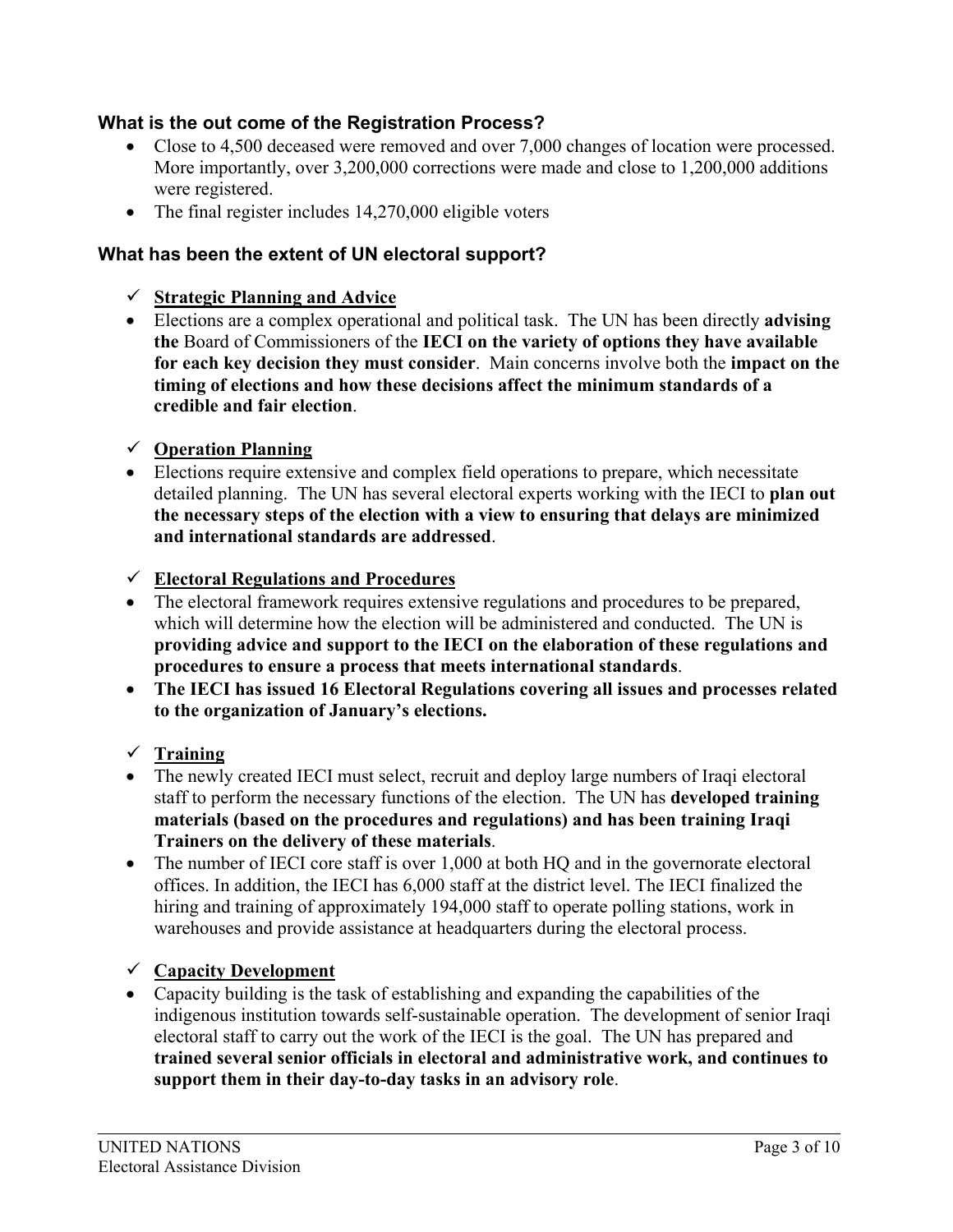## 9 **Public Information**

- Public information campaigns are an essential component of successful elections. The UN has been **advising and supporting the IECI in the development and production of information campaigns** directed at voters, candidates and political entities for the upcoming elections. These include **voter and civic education campaigns**, to inform Iraqis on how to exercise their political rights in the electoral process.
- Currently the public information campaign is in process through Iraqi and satellite television, radio, and print materials, including posters, pamphlets and newspapers.

## 9 **Information Technology Support**

• The UN has been supporting the IECI with the development of the necessary databases for the preparation of the voters' roll. A team of experts has been working with IECI and Ministry of Trade officials to **prepare, design and implement the main voter registry system**.

## 9 **Operational Support**

- The operational preparations necessary for elections require extensive work in **contracting and procuring services and materials**. As requested, the UN has been assisting and advising the IECI to support these activities with international and national contracting.
- 9 **Coordination of International Technical Assistance**
- At the request of the IECI and in accordance with SCR 1546, the UN has taken a lead role in coordinating the assistance of the international community towards elections. This includes the **identification of work, prioritisation and ensuring that duplications are avoided**.
- Currently, the total number of the international technical team in Baghdad is 40, including 21 UN electoral staff. Altogether 56 UN staff are currently working on electoral assistance for Iraq.

## **What is to be elected?**

- Article 57B of the TAL calls for three elections at the same time. The election of the Iraqi National Assembly, Governorate Councils and the Kurdistan National Assembly.
- 9 **Iraqi National Assembly**
- **The Iraqi National Assembly (INA)** is to be elected to **draft Iraq's new permanent constitution.** As such, it will represent **a milestone in the transition to a fully democratic government**. The national assembly will **also form the Iraqi Transitional Government replacing the Iraqi Interim Government (IIG)** and administer Iraq throughout the rest of the transition.
- The Transitional Administrative Law (**TAL**), under Article 57B, **also calls for the election of Governorate Councils and a Kurdistan National Assembly** at the same time the INA is elected.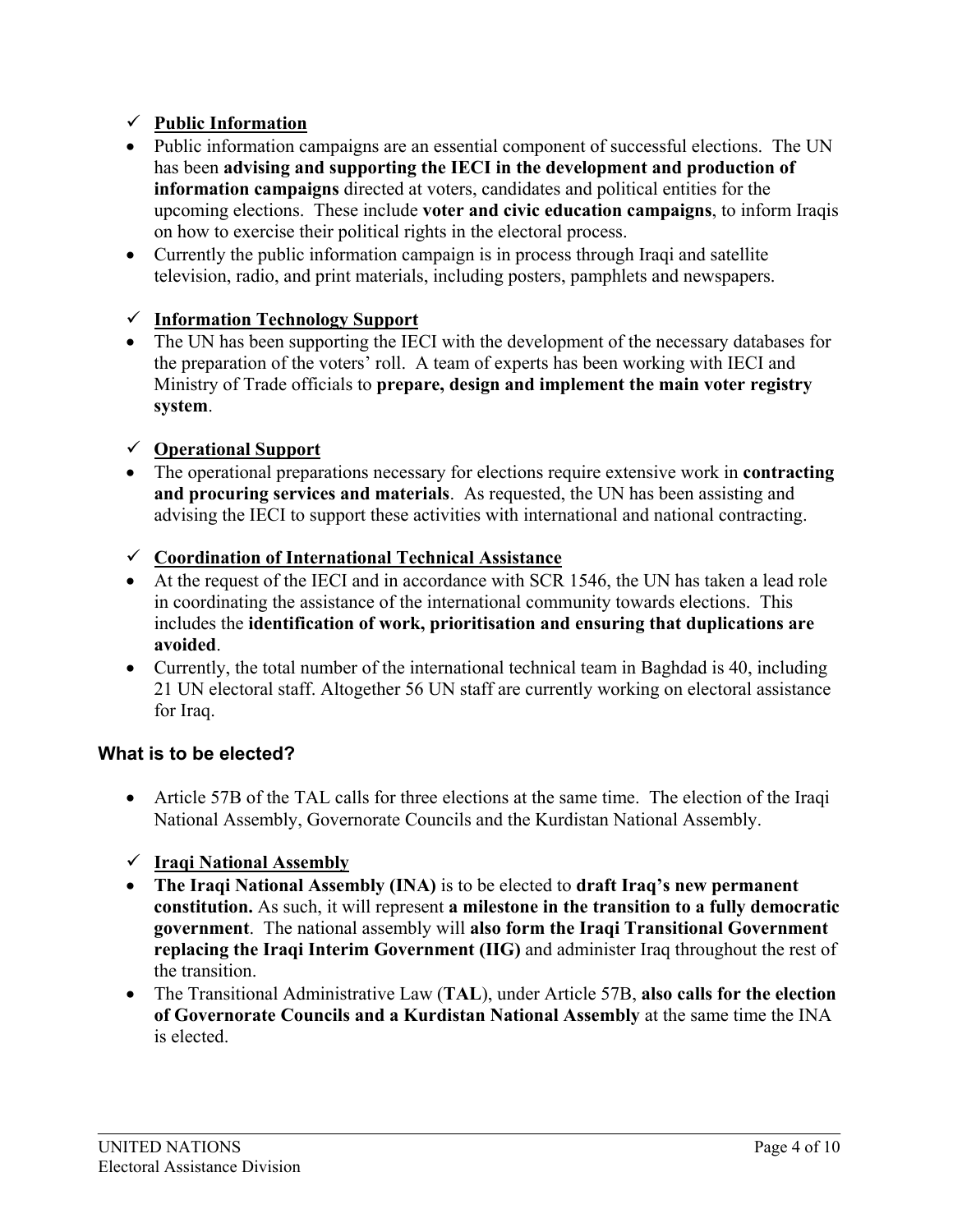## 9 **Governorate Councils**

- In a major step towards realizing Governorate Council elections, the IECI, in agreement with the Council of Ministers, determined that the number of seats of all governorate councils will be set at 41, with the exception of Baghdad which will be 51 (Electoral Regulation 8).
- The electoral system will be proportional representation with lists and independent candidates. Lists will be a minimum of 3 candidates up to the maximum number of seats for the Governorate.

## 9 **Kurdistan National Assembly**

• The number of seats of the Kurdistan National Assembly was fixed to 111, as established by the election law in effect in Kurdistan.

# **Why is it important that the election is inclusive?**

- Elections have the potential to contribute to the restoration of peace and stability in Iraq, as well as conveying legitimacy on the new Transitional Government.
- It is **crucial for the legitimacy and success of the constitutional exercise** that the **national assembly** represents a **broad and diverse cross-section of Iraqi society** as possible. The **electoral process** must therefore seek to gain the greatest inclusiveness and transparency as possible – **offering the widest opportunity for Iraqis to participate as voters and candidates**.

## **How is the election different from the National Conference?**

• The **election is fundamentally different from the National Conference which was a selection process**. The **election will enfranchise all Iraqis to participate as voters and candidates,** whereas the **National conference was constituted using a caucus type mechanism**. The **election**, in contrast, will be organized following the principle of **universal suffrage (one person, one vote) and a secret vote**. It will be **administered by an independent institution that has no stake in the process**.

# **Why did the UN become involved in the electoral preparations?**

• At the request of the Iraqi Governing Council (IGC) and Coalition Provisional Authority (CPA) the **United Nations was requested to assist in the formulation of the electoral system** for Iraq. Between March and May 2004, the UN undertook **wide ranging discussions with political, academic, religious and social actors throughout Iraq**, as well as the Electoral Committee of the IGC.

## **How was the current system chosen?**

• Several electoral systems were discussed, including proportional representation, majority and mixed systems. Ultimately, the **range of considerations and consensus led to the adoption of the proportional representation system**. The main concerns that were addressed were **inclusiveness, practicality and avoiding delays**. The choice was further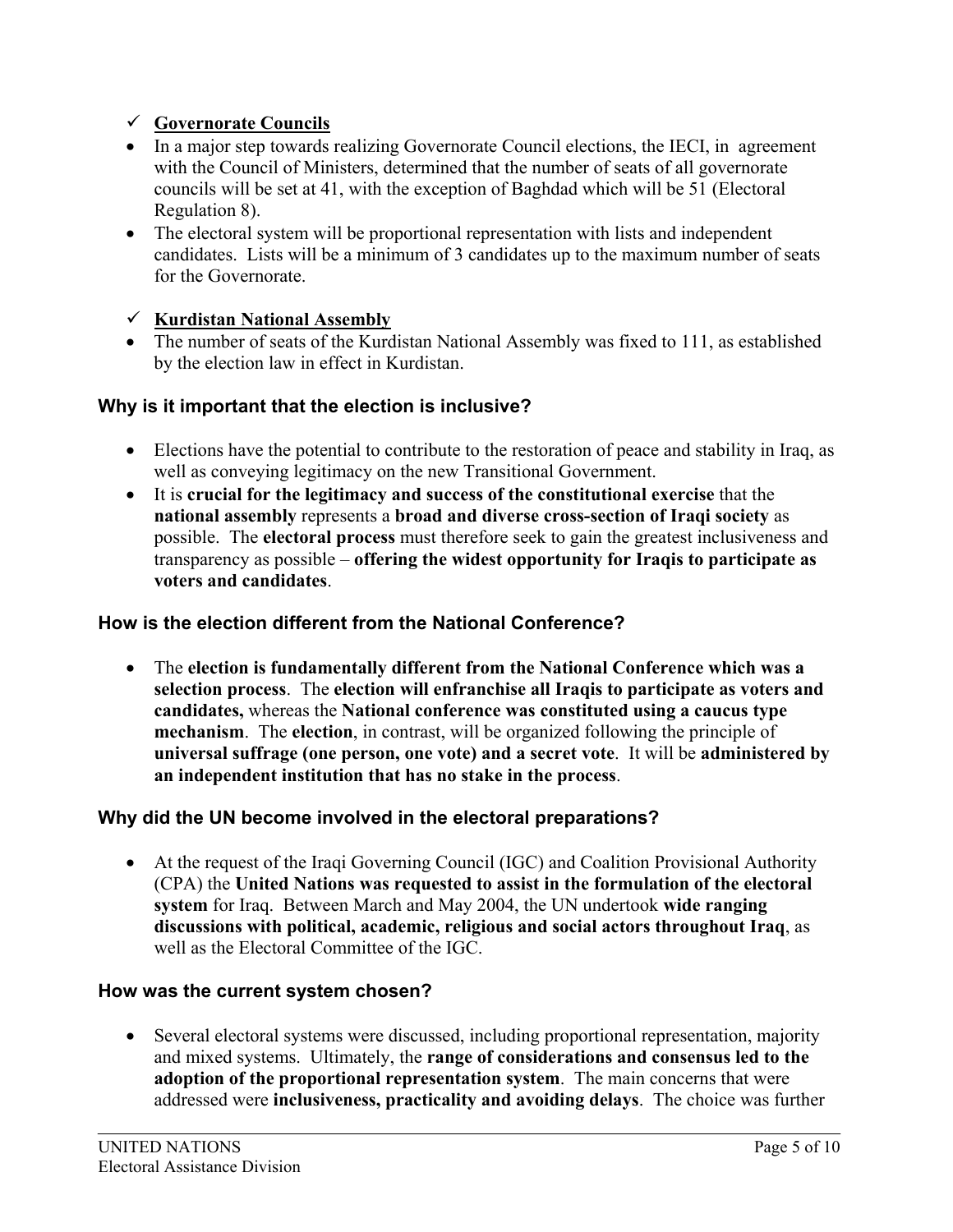conditioned by the **requirements of the Transitional Administrative Law (TAL)**, which included: the number of **seats fixed at 275**, a goal of **25% representation of women** and the **fair representation of minorities**.

- The **IGC appointed an Electoral Committee of 18** members to address the electoral issues and formally engage with the UN mission. The **UN electoral mission also held extended consultations with Iraqi actors** including: political groups, civil society, women's groups, youth groups, academics, tribal leaders, media, religious leaders, professional and labour groups and government representatives. **Consultations were conducted** as meetings or town hall gatherings **in 9 of Iraq's 18 Governorates**: Baghdad, Kirkuk, Mosul, Basra, Erbil, Sulamaniya, Hilla, Najaf and Nasiryah.
- In addition to **a legal analysis of previous Iraqi electoral practices and laws** and the **framework governing the transitional period**, **the UN presented** to the Electoral Committee of the GC a set of **three options for discussion**. Each of the three options was **presented with mathematical scenarios and technical feasibility studies**.
- The **Electoral Committee**, after considering all options, **endorsed the Single Constituency Proportional Representation (PR) system** and presented it to the IGC. **In plenary, the IGC adopted the electoral system with 21 votes in favour and 4 votes against**.

# **What is Iraq's Proportional Representation (PR) System?**

• Elections for the **Iraqi National Assembly** will be conducted according to a **closed list proportional representation** system with the entire country considered as **a single electoral district**. The system will elect representatives to **275 seats with a goal of having 25% female representation**.

# **What were the alternative systems?**

- The **main competitor** for the electoral system was **Iraq's traditional system of a multimember majority system**. That is, a system of electoral districts from which several members are elected. For example, 55 districts of 5 members each. However, this was **not possible** because it required the **redefinition of electoral boundaries** into small districts (the system is impracticable in large districts), **operationally impossible** (within the timeframe) and **politically sensitive** (forced migration – especially in Kirkuk) under the given deadlines. **This system would have created delays in the holding of credible elections.**
- A **second alternative** considered **proportional representation at the Governorate** level. However, the **lack of credible population figures** made the allocation of seats operationally difficult (**a delay in the process**) **and controversial**. More importantly, the **extremely contentious issue of displaced populations** within the various governorates, particularly in the north, would make any **electoral exercise particularly hazardous**.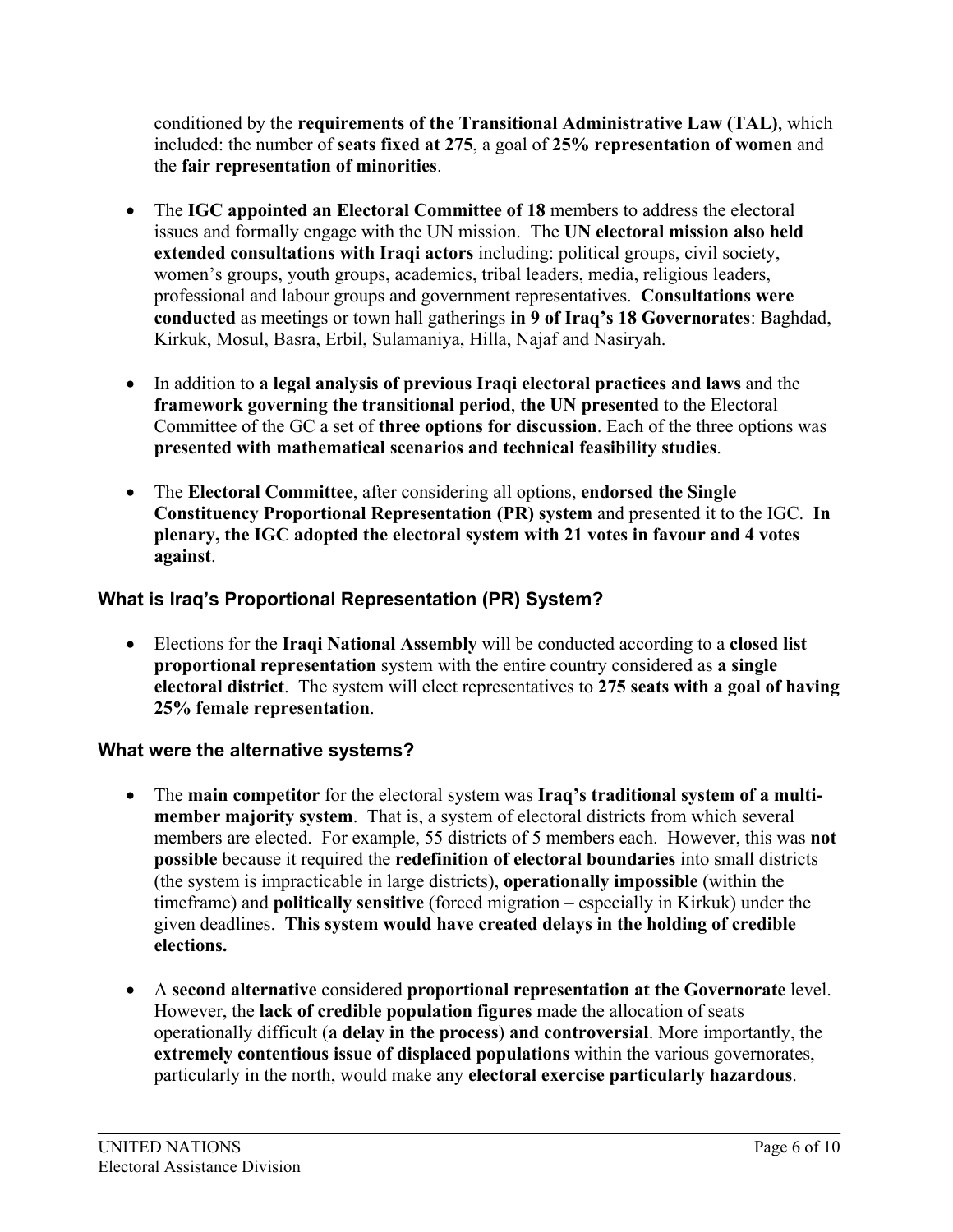Furthermore, this system disadvantages less densely populated governorates by increasing the natural threshold for election.

## **What are the advantages of the PR System?**

- 9 **Inclusive:**
- The main purpose for the national assembly in the transition is to form a constituent assembly. The **legitimacy of the constitution** will depend heavily on **broad inclusiveness and representation of interests** amongst the national assembly. The **PR system is most effective in gaining inclusive representation** for a range of groups, rather than a "winnertake-all" system (plurality-majority systems), where large groups can secure an overwhelming majority.

#### 9 **Simple and transparent:**

• The PR system allows a voter to cast one vote, which **simplifies the voting process** – lowering the voter education requirements – and creates a more **transparent system**. The simplicity of the system also makes it **more operationally feasible** to implement.

#### 9 **No census data required:**

• The system **can be implemented** on a single national district **without census data** and a lengthy and controversial exercise to determine sub-national electoral districts. In so doing, it also **minimizes difficulties and controversy of population movement** within the country (e.g. Kirkuk).

## $\checkmark$  Best for women and minorities:

• The system **accommodates** the goal for achieving **women's representation and fair representation of minorities**, as they will be able to vote collectively from around the country for the same list or candidate. (If the elections were conducted in sub-national districts, their votes would be restricted to localized parties or large national groups with the resources to compete around the country.)

## 9 **Encourages alliances and moderate positions:**

• The system **encourages political groups to form alliances** around the country and appeal to as many constituencies as possible. Similarly, this need to appeal to differing constituencies **tends to moderate** a groups position. At the same time, the PR system also **allows independent candidates to be elected**, without forcing them to join political parties.

## 9 **Permits local representation:**

- By not requiring national coverage/presence and permitting partial lists (of as few as 12 candidates), as well as independent candidates – the **system permits a basis for localized representation** to emerge.
- 9 **Least vulnerable to security problems:**
- The national district **permits candidates to campaign with less disruption caused by localized violence or insecurity**. By being placed on a national ballot, the effectiveness of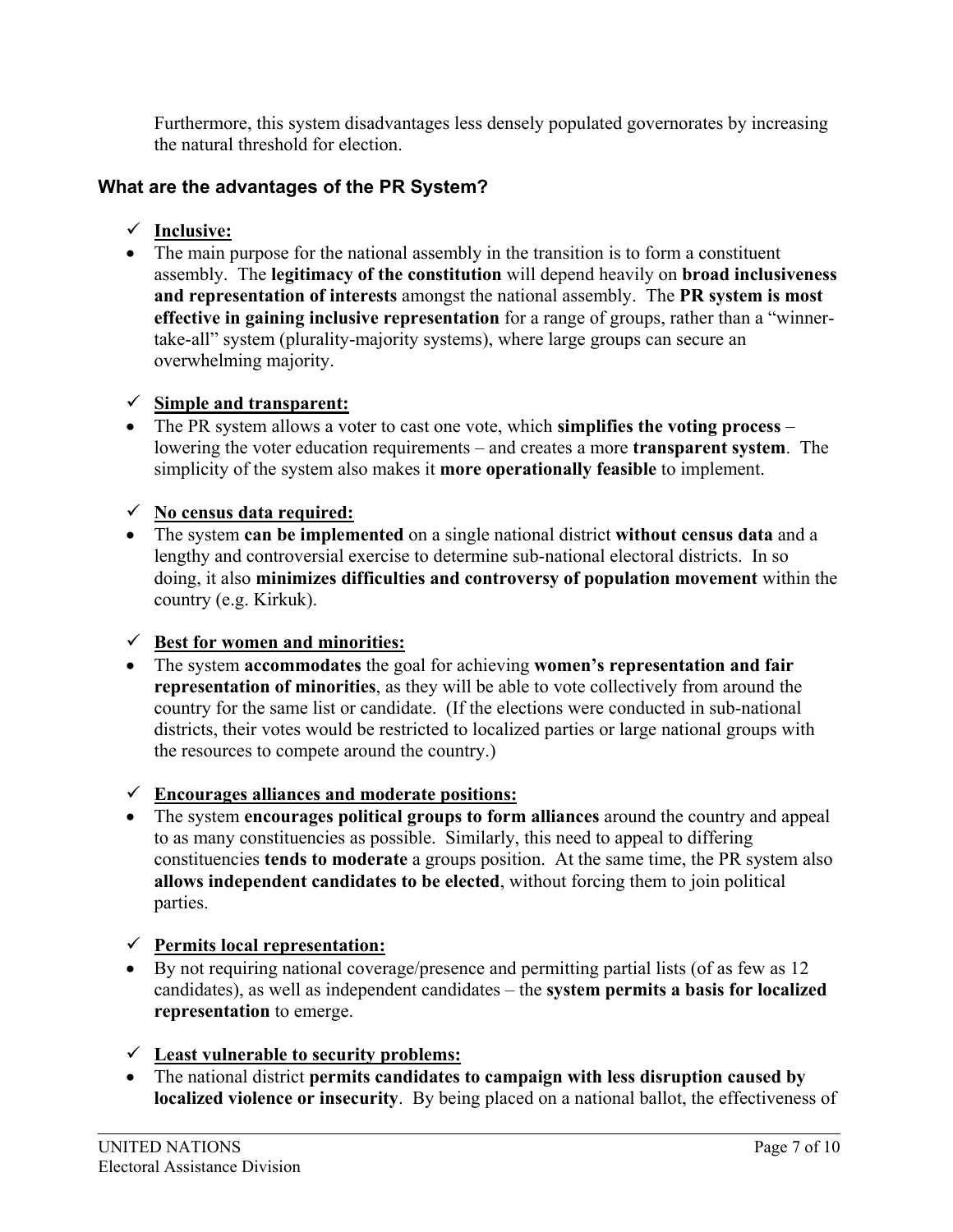targeted political violence against candidates is minimized. Similarly, lists of candidates reduce the ability to individually target and intimidate.

- 9 **Most accommodating to out-of-country voting:**
- The system **accommodates a practical response to out-of-country voting**. A national district permits out-of-country voters to participate in the process, as their vote does not have to be counted towards a sub-national location, which can be highly controversial.
- The IECI has decided to pursue a limited (will occur in several countries) out-of-country operation that is estimated to cost about US\$90 million. (The countries in which out of country voting may occur have not been determined at this time.)

# **Who can modify the current electoral system?**

• The **legal framework for the electoral system is broadly defined within the TAL and several laws** (CPA Orders 92, 96 and 97). Within this framework, **no authority has the power to modify the electoral system as it is defined** in those laws. However, the **IECI has the exclusive authority for defining the electoral regulatory framework**. By design, the electoral laws and TAL articles are sufficiently broad that the regulatory framework will predominantly influence the process.

# **Who can compete in the elections?**

• **Political parties, associations and independent candidates** will be able to **register as political entities** with the Independent Electoral Commission of Iraq (IECI) to compete in the election. To do so, they **must collect up to, but no more than 500 signatures** and, if they are an **independent, pay a deposit of 2.5 million** Iraqi Dinars, or if a **group, a deposit of 7.5 million Iraqi Dinars**. **Parties, associations or groups with militia wings**  will not be able to be registered. A candidate can only represent one political entity (i.e. they cannot be on several lists).

# **How are candidates presented?**

• Closed lists of candidates and individual candidacies can be presented. A closed list means that the political entity determines the order of the candidates, which cannot be modified by a voter. The number of seats won by a list is allocated to candidates starting from the top of the list. **Lists can be as small as 12 candidates and up to 275 candidates long**. To meet the women's quota, **a female candidate must be at least one of every three** candidates in the order of a list.

# **Are coalitions/alliances permitted?**

• Political entities **can form coalitions and alliances** for the elections. **A party that joins a coalition cannot submit a separate list of candidates in the same election**. Notably, political entities are not required to establish a national presence to compete.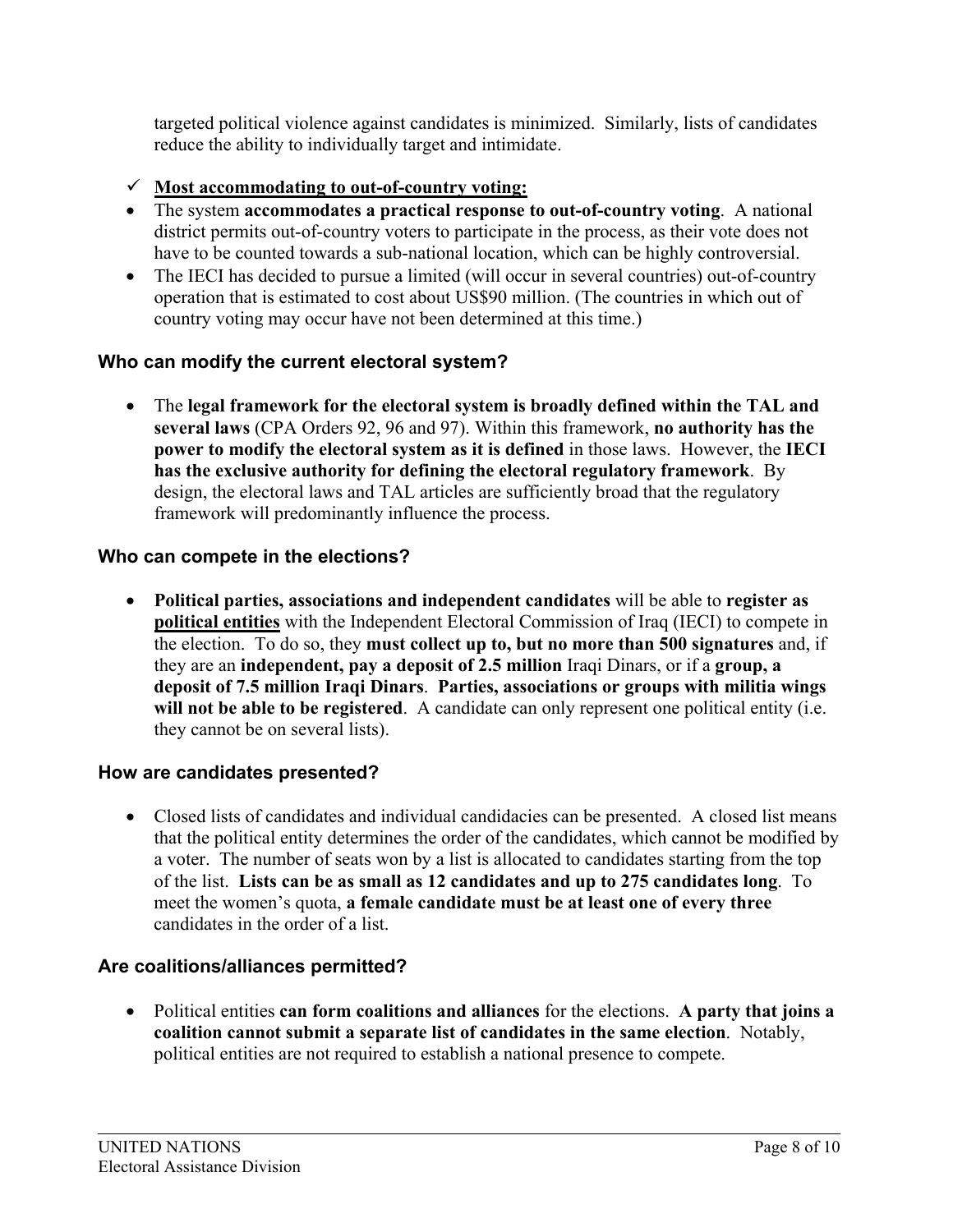#### **How many votes are needed to win a seat?**

- The **number of votes required to gain a seat** (the natural threshold) will be **determined by the number of total valid votes cast**. A **maximum** estimation of 14,270,000 valid votes would create an initial threshold **of 51,891 votes** to gain a seat; 10 million votes would require 36,363 votes; and, 5 million votes would require 18,181 votes.
- The chosen **electoral formula (the Hare formula)** proceeds after the natural threshold calculation based on the "largest remainder". In effect, this means that **subsequent seats (for lists that pass the natural threshold) cost fewer votes.**

#### **What actors will the electoral system favour?**

• The electoral system is **open to the full spectrum of actors** (large parties, regional parties, local parties and independent candidates) possible. **Projections on these outcomes are purely speculative until the certification of candidate lists and voter registration information** is available. **Subsequent projections** would be more meaningful, but will be **heavily caveat by the ability of the actors to maximize the benefits** from the system both **in terms of strategic alliances and tactical campaigning**.

#### **How does security affect the process?**

• The security environment is an important factor, since violence has the potential to disrupt both campaigning and polling, directly and through intimidation. **Elections present a choice for Iraqis – not only to elect their representatives, but to define their path through the transition**. The **IECI** has the exclusive mandate for the oversight, organization and conduct of elections and will be the **final arbiter of whether the conditions exist under which the elections can occur**.

#### **How does security affect UN electoral support?**

• The current **security environment does limit the ability of the UN to deploy** its technical personnel. And yet, the UN is working with the IECI and other partners, and **electoral preparations are going forward on schedule.**

#### **Will Iraqis outside of Iraq be able to participate in the election?**

- The IECI has recently approved **Regulation 10 that defines Out of Country voting**. Out of country voting **is to take place in 14 countries:** Australia, Canada, Denmark, Sweden, France, Germany, the Netherlands, the United Kingdom, the United States, Jordan, Syria, Turkey, the United Arab Emirates and Iran.
- **A person can register to vote if** they were **born on or before 31 December 1986, deemed an Iraqi citizen, or be entitled to reclaim Iraqi citizenship, or be eligible for Iraqi citizenship.** Persons seeking to register to vote will need to prove their claim to Iraqi citizenship using documents identified for this use by the IECI.